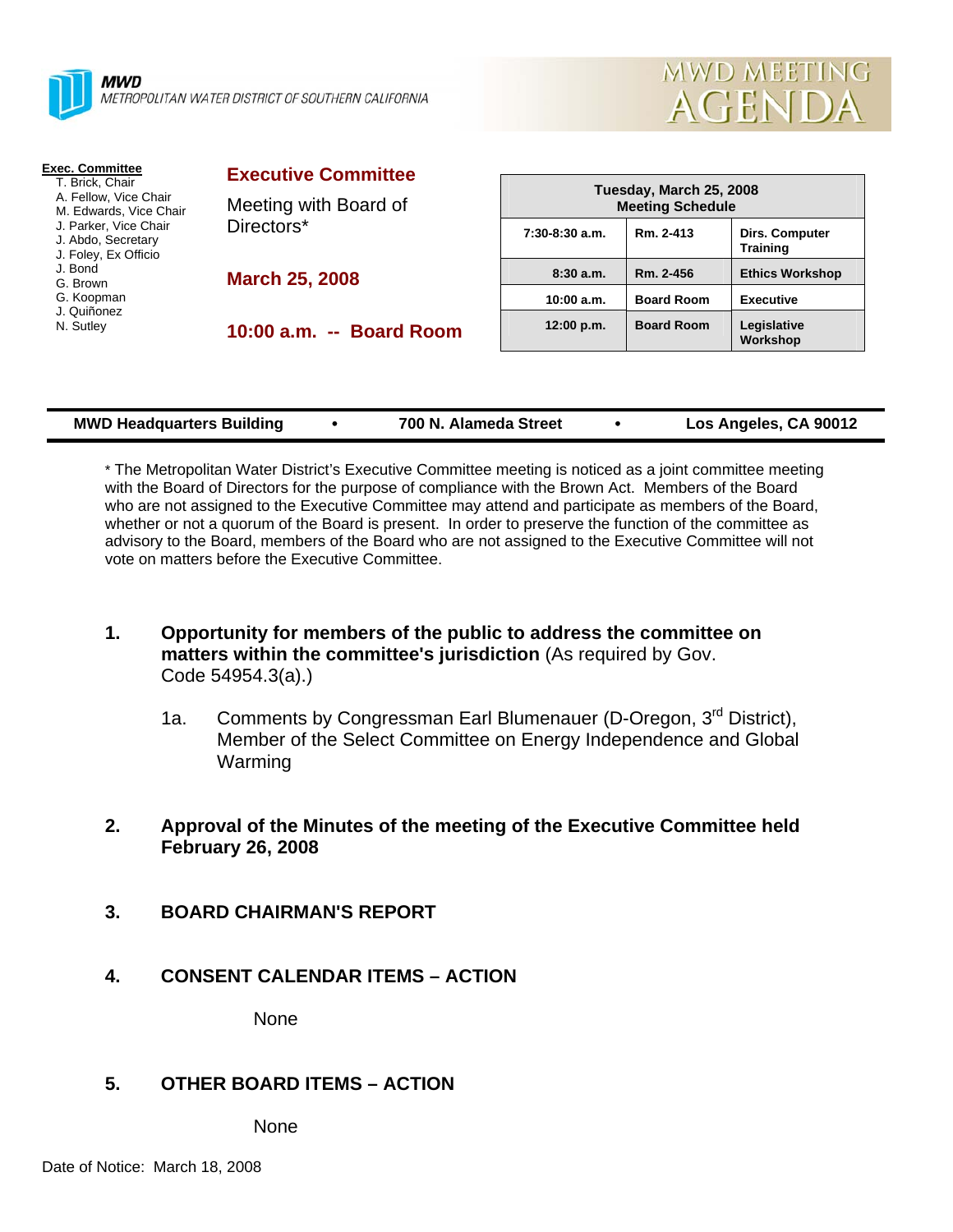# **6. BOARD INFORMATION ITEMS**

None

### **7. COMMITTEE ITEMS**

- a. Approve draft committee and Board meeting agendas, schedule and workshop for April
- b. General Manager's report of Metropolitan's activities
- c. General Counsel's report of Legal Department activities
- d. General Auditor's report of Audit Department activities
- e. Ethics Officer's report of Ethics Department activities
- f. Report on Science Panel

#### **8. REPORTS FROM COMMITTEES**

- a. Business and Finance Committee
- b. Engineering and Capital Programs Committee
- c. Water Quality and Operations Committee
- d. Water Planning and Stewardship Committee
- e. Legal and Human Resources Committee
- f. Communications and Legislation Committee

## **9. FOLLOW-UP ITEMS**

None

# **10. FUTURE AGENDA ITEMS**

## **11. ADJOURNMENT**